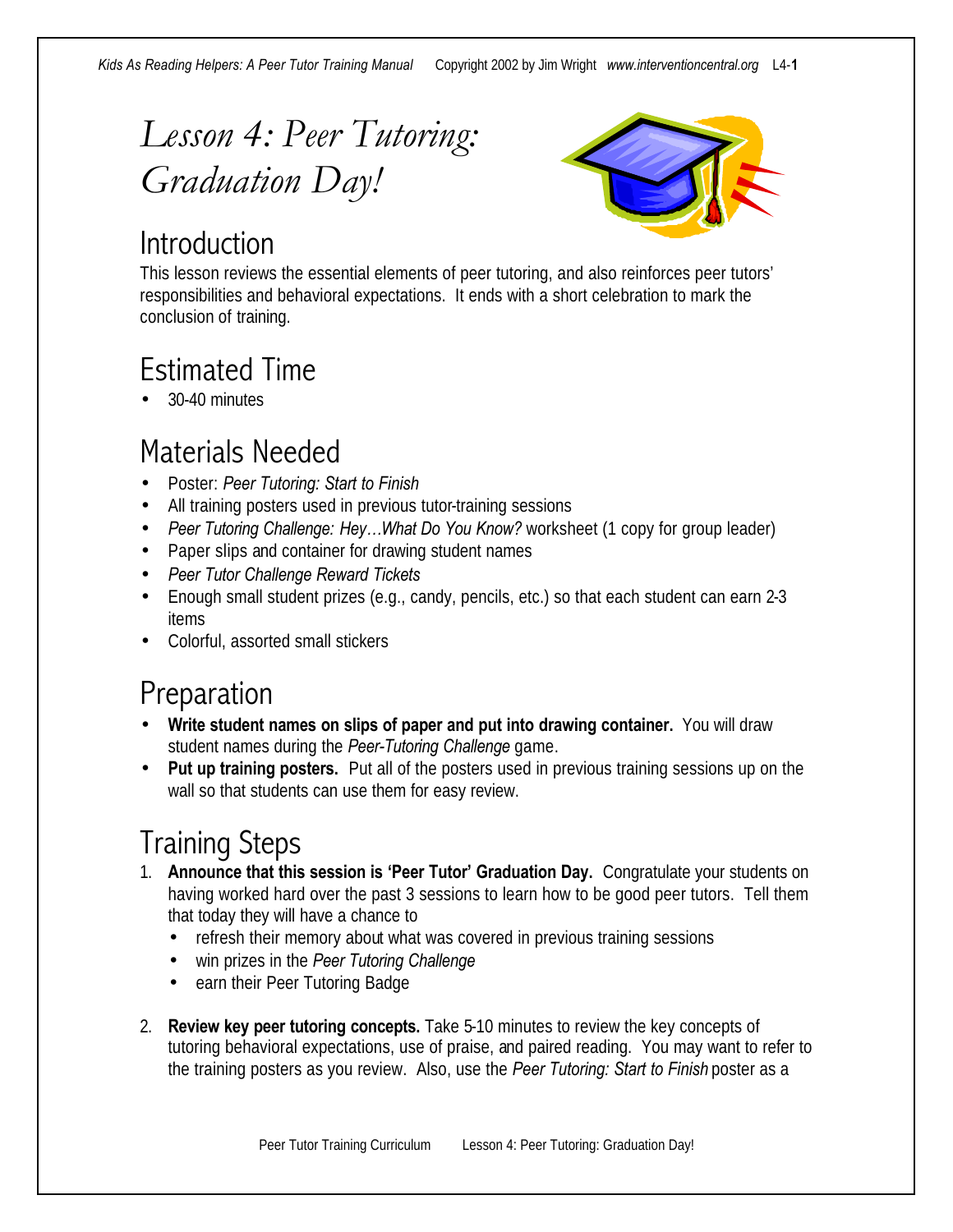compact summary of the key steps in tutoring.

3. **Play the** *Peer Tutoring Challenge*. Prior to playing this review game, be sure that all of the training posters that were used in peer tutoring are up on the walls for students to refer to as needed.

Write the names of all of your peer tutors onto slips of paper and put them into a container.

Randomly draw names and present the student whose name was drawn with a 'challenge' from the items found on the worksheet *Peer Tutoring Challenge: Hey…What Do You Know?*. (Or feel free to make up your own 'challenge' items!)

- If the student successfully meets the challenge, give the student a reward ticket.
- If the student gives the wrong response, provide quiding feedback until the student successfully meets the challenge. Then award a ticket.
- If the student is *stuck* and does not know how to respond, allow him or her to pick another student to help. (The two students should confer about how to meet the challenge but only the target student can give an answer or act out the correct challenge behavior.) If the target student gets the correct answer, award both the target and helper students with a ticket.

If you run out of tickets to draw before you have finished with your *Challenge* items, put the name slips back into the container and continue drawing until all items have been read. At the end of the *Challenge*, allow students to redeem their tickets for small prizes.

**4. Tell students what to expect when the peer tutoring program starts.** By now, your students will be very curious to know when they will begin to serve as peer tutors. Take a few moments to talk about the status of the program and to give them an estimate of when they can expect to start, how you will communicate with them during tutoring, etc.

Here are two more ideas:

- If you already have picked out tutoring locations in your school for specific tutors, you may want to take your group of tutors-in-training for a quick tour of these locations.
- If you have created a 'Peer Tutoring Resource Corner' where tutors can go to get supplies, books, etc. for tutoring, show them where these materials are kept and instruct the tutors in how they should be used.
- 5. **Distribute peer tutoring badges**. As a final 'graduation' activity, hand out the students' peer tutoring identification badges. Have students add a sticker to the badge to show that they have completed the 'graduation' training session. Congratulate students on a training job well done and tell them that they have earned the right to wear their badges as peer tutors.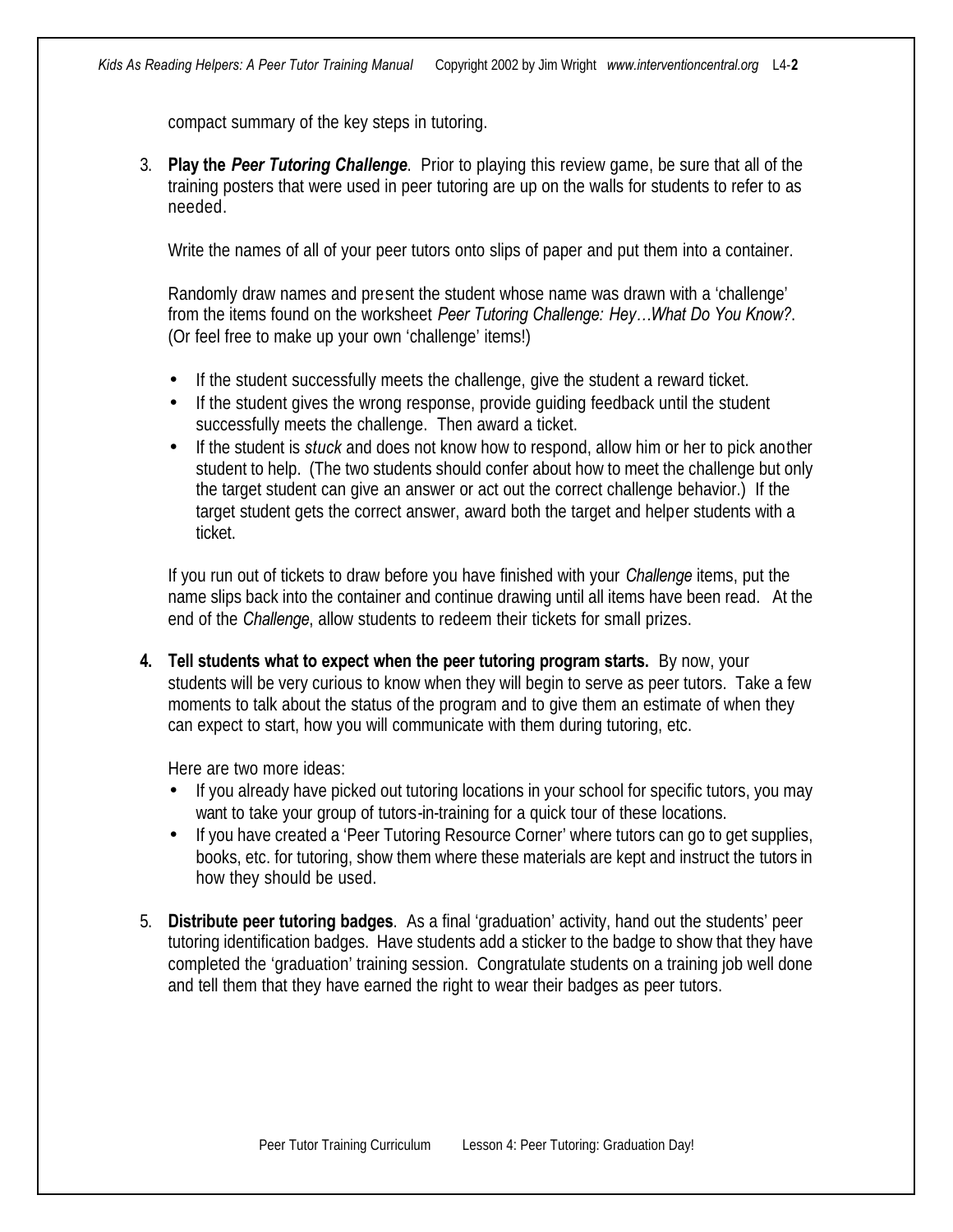#### Evidence of Student Mastery: "Look-fors"

This lesson reviews the important elements that students need to have mastered to be effective peer tutors. Drawing on your observations of, and interactions with, the student across all of the training sessions, decide whether he or she appears able to:

- use paired reading appropriately with the tutee.
- behave responsibly when picking up, dropping off, and tutoring with a younger child.
- praise a younger student frequently and appropriately to increase the tutee's motivation in tutoring.
- figure out when he or she should seek out the assistance of an adult (e.g., if the tutee chronically misbehaves, etc.)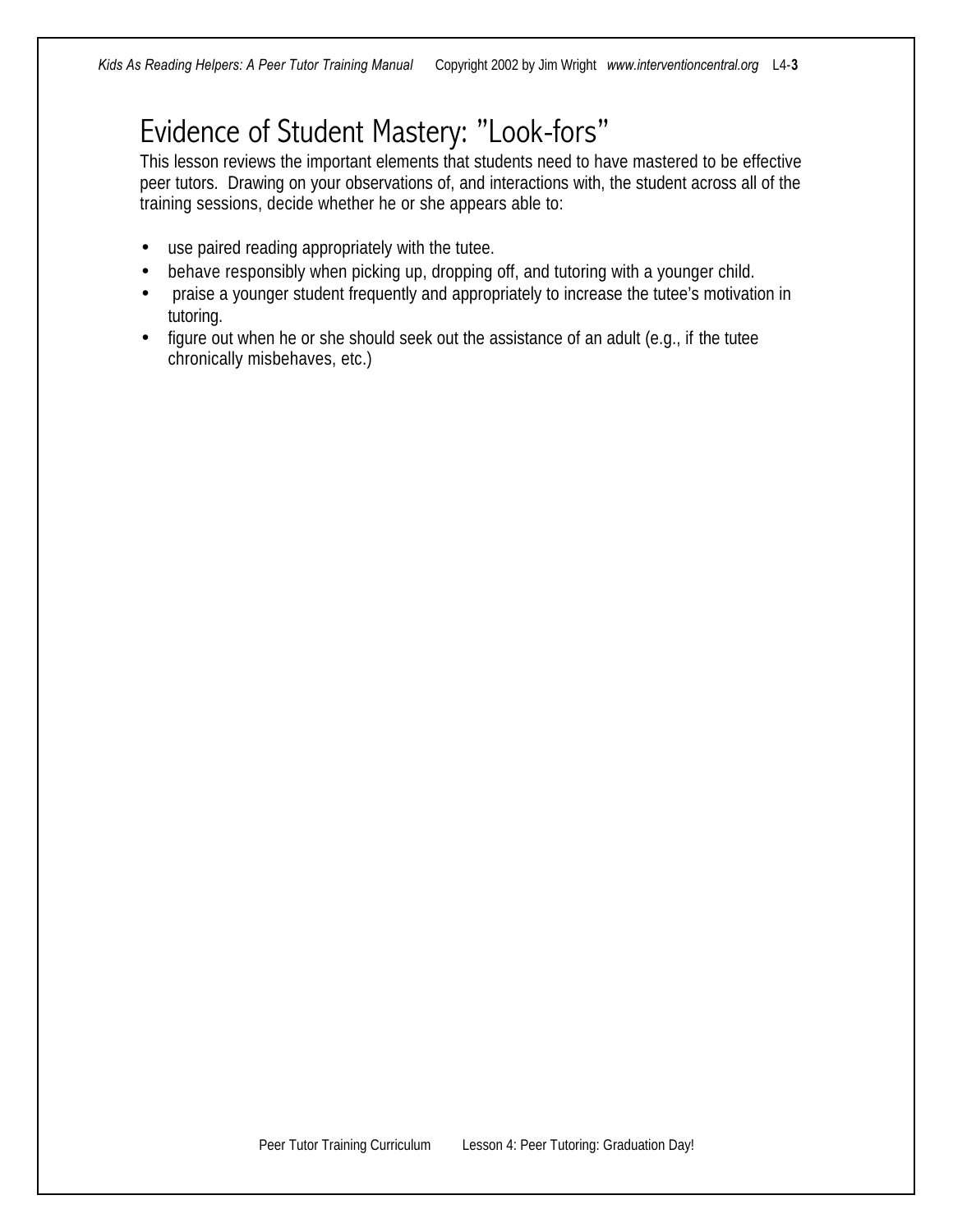# **Peer Tutoring: Start to Finish**

- •**Go to the classroom to pick up the student (and a reading book!)**
- •**Go straight to your tutoring place.**
- •**Read with the student for at least 20 minutes.**
- •**Compliment the student at least 5 times.**
- •**Take the student straight back to the classroom.**
- •**Report any problems to the student's teacher or to the program supervisor.**

 *Peer Tutoring: Start to Finish*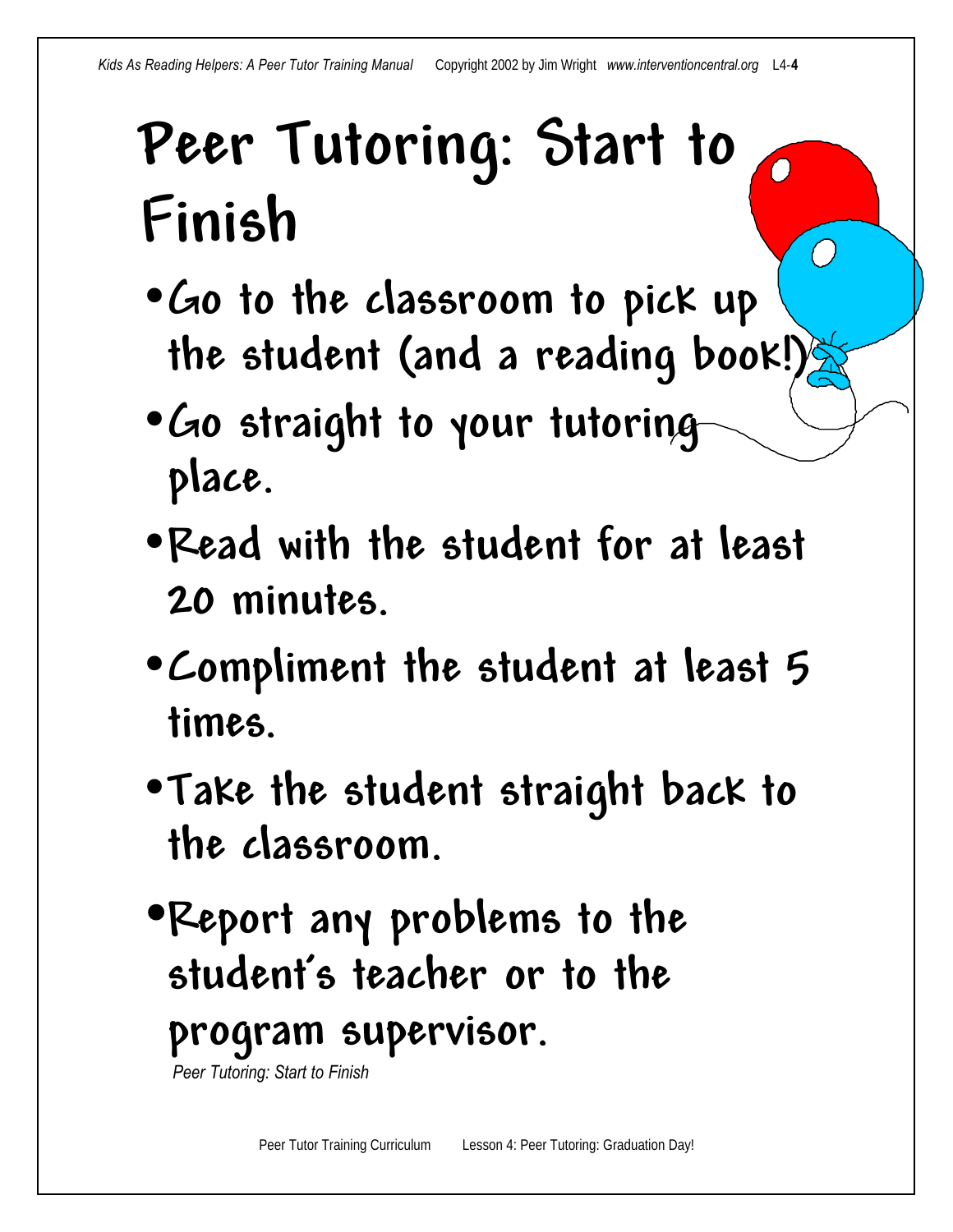## *Peer Tutoring Challenge:* Hey…What Do You *Know*?

**Directions:** Prior to playing this peer-tutoring review game, be sure that all of the training posters that were used in your earlier sessions are up on the walls for students to refer to as needed.

Write the names of all of your peer tutors onto slips of paper and put them into a container.

Randomly draw names and present the student whose name was drawn with a 'challenge' from the list below. (Or feel free to make up your own 'challenge' items!)

- If the student successfully meets the challenge, give the student a reward ticket.
- If the student gives the wrong response, provide guiding feedback until the student successfully meets the challenge. Then award a ticket.
- If the student is *stuck* and does not know how to respond, allow him or her to pick another student to help. (The two students should confer about how to meet the challenge but only the target student can give an answer or act out the correct challenge behavior.) If the target student gets the correct answer, award both the target and helper students with a ticket.

*NOTE: Some quiz items are specific to the reading strategy (Paired Reading or 'Listening While Reading') that you have trained your tutors to use. Skip any items that test knowledge of a reading strategy with which your tutors are unfamiliar.*

- *1. [Paired Reading Strategy] When your student is trying to read a hard word, how long do you wait before giving the right word to the student? A: Five seconds.*
- *2. [Paired Reading Strategy] Imagine that you are listening to your student read aloud from her book. She misreads a word. What do you do? A: Point to the misread word in the book. Read the word correctly. Have the student repeat the word. Then begin reading aloud along with the student.*
- *3. ['Listening While Reading' Strategy] How long at a time should you read from the book while your tutee follows silently along? A: About 2 minutes.*
- *4. ['Listening While Reading' Strategy] Imagine that you are listening to your student read aloud from her book. She misreads a word. What do you do? A: Point to the misread word in the book. Read the word correctly. Have the student repeat the word. Then have the student continue to read aloud.*

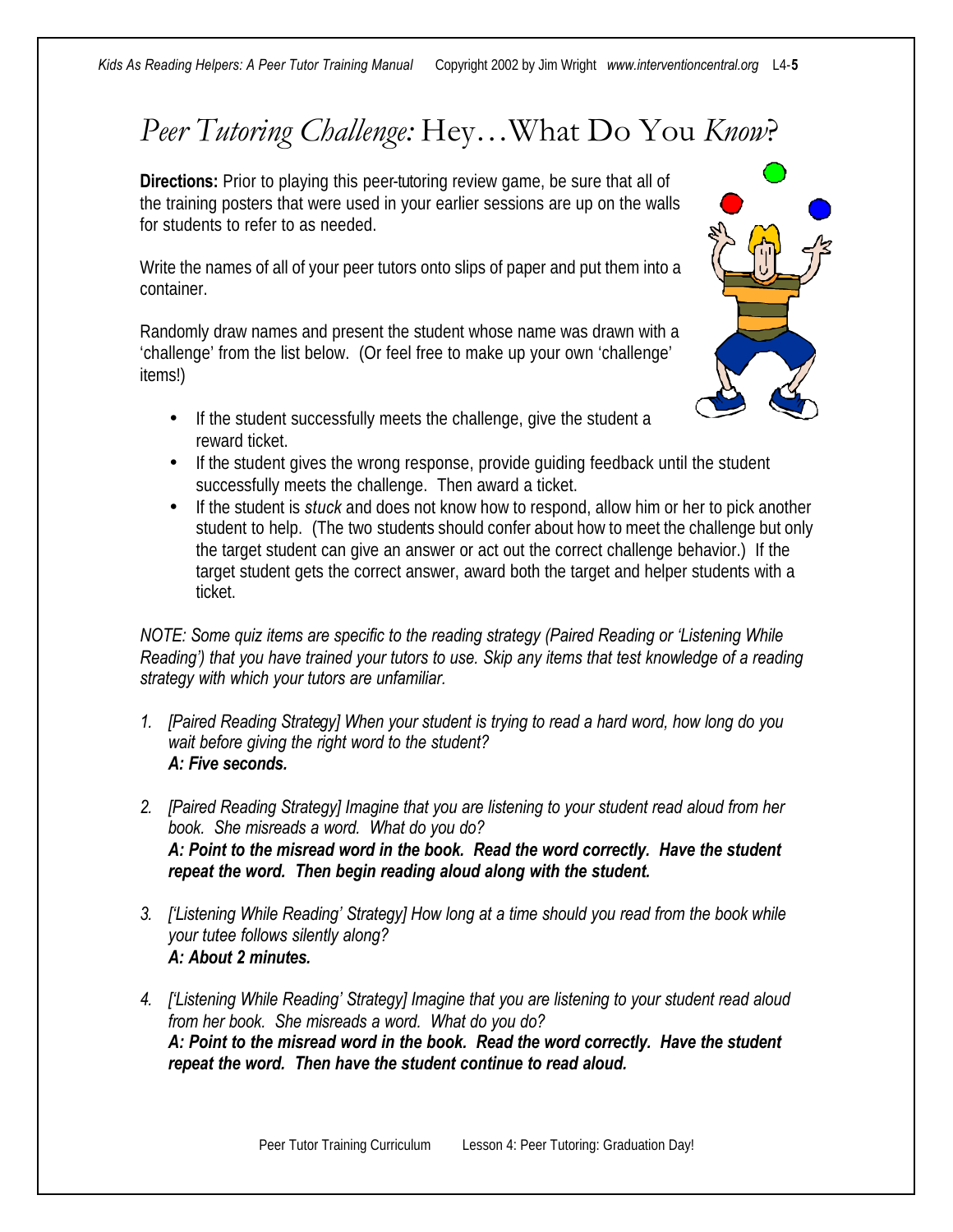- *5. During a tutoring session, how many times should a tutor compliment the student that they are working with? A: At least five times.*
- *6. Your student was very well behaved during tutoring and tried to read his best for you. How would you compliment this student? A: Any appropriate praise statement: e.g., 'Thank you for working so hard today. I appreciate it.', 'It is great to have a well-behaved student like you to work with.' 'Your reading is getting even better. Nice job!'*
- *7. How long should you read aloud with your student each time that you tutor them? A: At least 20 minutes.*
- *8. What is a good way to remind yourself of what to do during tutoring sessions? A: Check the helpful reminders on the back of your peer-tutoring badge.*
- *9. A tutor goes to a classroom to pick up her student. She comes into the classroom and stands by the door, but the teacher is in the middle of teaching the class and does not seem to notice her. What would you tell this tutor to do? A: [Any answer is acceptable so long as the tutor in the situation is directed to behave politely and avoid unduly disrupting classroom instruction.]*
- *10. What should you do if you discover during tutoring that your student forgot his reading book? A: Any solution that is appropriate to your school: e.g., 'Return to the student's classroom to get a book.', 'Go to the library and borrow a book.', 'Go to the Tutoring Resource Corner and get a book.'*
- *11. You have a very nice student to work with, but she talks* all *the time about her dolls and sometimes doesn't want to read very much. What do you do? A: Calmly remind the student that tutoring is a time for reading. If she continues to avoid reading even after several reminders, tell the student's teacher or the peertutoring program supervisor.*
- *12. What should you do if you misplace your peer-tutoring badge? A: Go to the peer-tutoring program supervisor to get a replacement badge.*